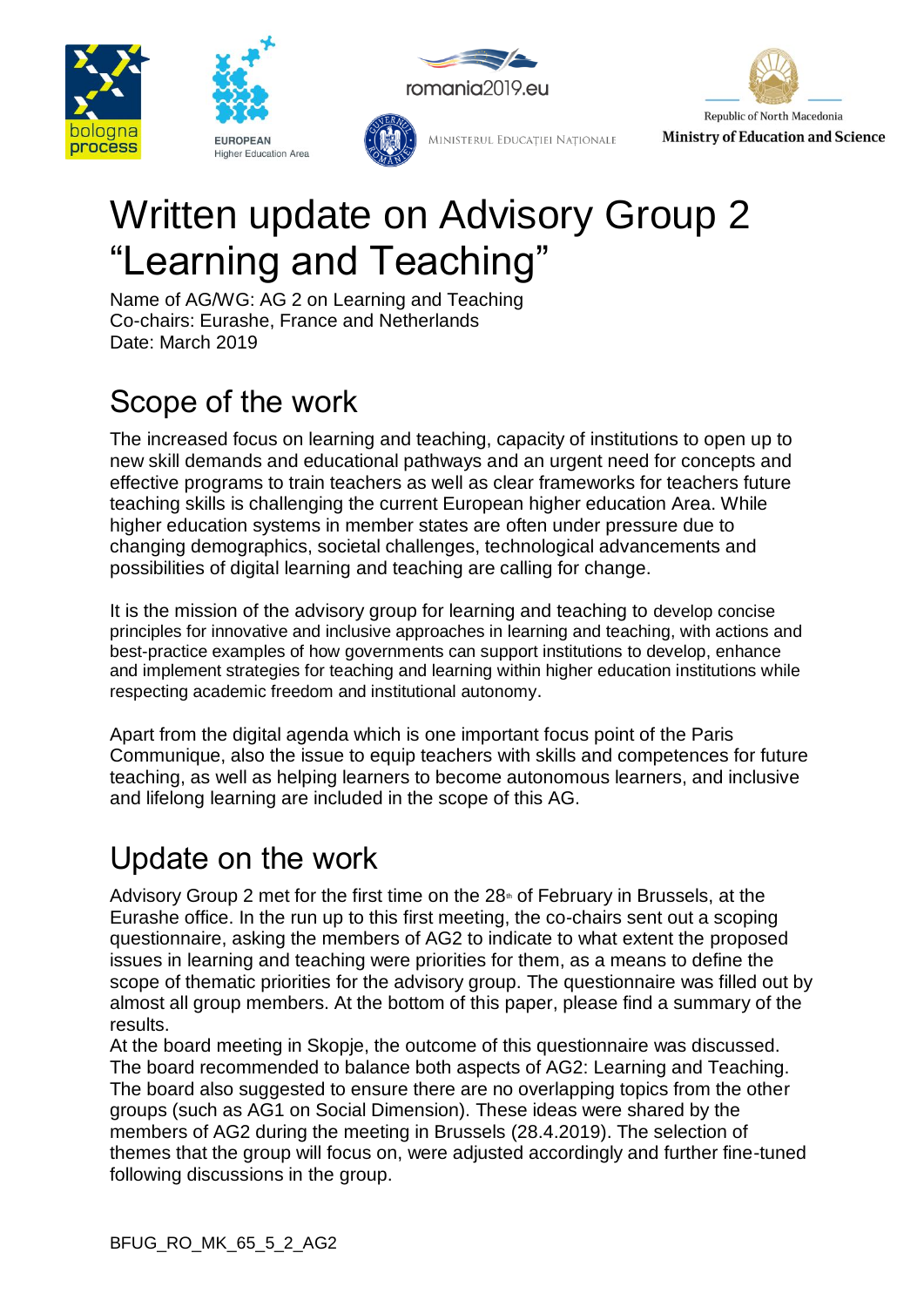During the meeting of AG2 in Brussels, taking the results of the questionnaire as a first input, the participants discussed in small groups about the clusters of topics that, were considered to have most priority. These discussions led to further refinement of the topics, which are presented in three thematic clusters:

#### **Theme I - Learning – Students' Perspective**

- Bringing student centered learning in practice (supported also through curriculum design)
- Align student's assessment methods and criteria with the learning outcomes and with the learning activities that have taken place
- Making learning environments inclusive: Flexible, empowering, accommodating different learning paths, and supported through digital means
- A focus on developing and supporting future oriented skills in learning processes Skills to cope with new and innovative learning and teaching scenarios: Students to become autonomous learners
- [Possibly: Open learning]

#### **Theme II - Fostering Learning through improved Teaching - Skills and competences of teachers**

- How to identify and promote good teaching/ innovative pedagogies, incl. digital teaching skills?
- Develop transparent career paths for teachers, which recognise the value of teaching.
- Learning labs for skills and competences of innovative and future teaching, including digital transformation of learning and teaching frameworks
- Development of pedagogical skills of new and experienced teaching staff (continued professional development), including possibly through pathways and frameworks to support competence development of educational professionals
- •
- organisational development for educational institutions, including frameworks for team development for pedagogical professionals (non-monetary) incentives for teaching (such as awards)

#### **III - Organisation and support to innovative learning and teaching (Institutional Perspective)**

- Measures to support creation of environment supportive to teaching, including financial support to support teaching and learning projects (e.g. teachers' training, curriculum development, link with private sector/mobility)
- Institutional strategies and frameworks for (future) learning and teaching
- Transformation of higher education organisations in a digital age.
- Process of curriculum design needs to be student centered
- Quality Assurance Frameworks for evolved educational institutions
- Innovative learning and teaching concepts and practices within a collaborative & collegial stakeholder community
- Institutional Strategies for Open Education and Use of Open educational **Resources**
- Cooperation between institutions
- Educational research and evaluation on learning and teaching practices and strengthen capacity of administration at HEIs to understand and use the educational research results.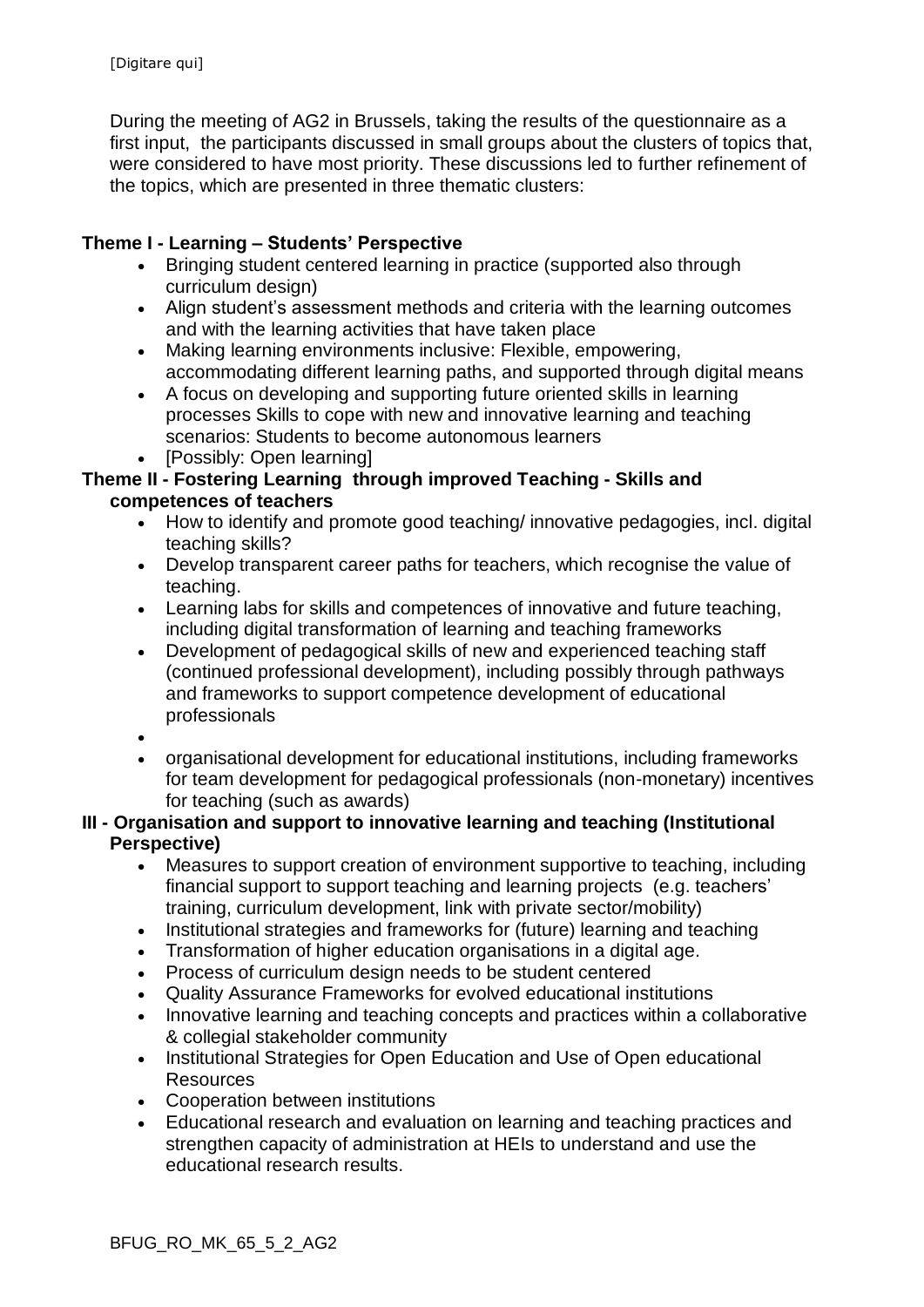**Transversal aspects:** LLL/continuous professional development, social dimension, academic freedom and institutional autonomy, academic integrity , strengthen link between education and research

# Next steps

The group will produce a set of principles addressing these themes, respecting and including the importance of academic freedom and institutional autonomy. The principles will be complemented with guidelines of how governments may initiate and/or ensure these principles nationally and across the EHEA. The group will also collect best practice examples relating to these themes.

For the next meeting (April 9-10, Paris), the co-chairs plan to invite experts who have worked on best practices related to the three thematic areas to inspire the group. The meeting will have the form of discussion, hearings and sharing good practices. A document was shared via Google doc, in which all members of AG2 could add best practices. Based on this, the co-chairs will make a proposal on who to invite. A further update on this might be given by one of the co-chairs during the BFUG in Bucharest.

#### **Calender**

1<sup>st</sup> meeting AG2 in Brussels : February 28 2<sup>nd</sup> meeting AG2 in Paris: April 9-10 3d meeting AG2 in Amsterdam (probably): June 28 More meetings are foreseen in the fall of 2019, dates are tbc.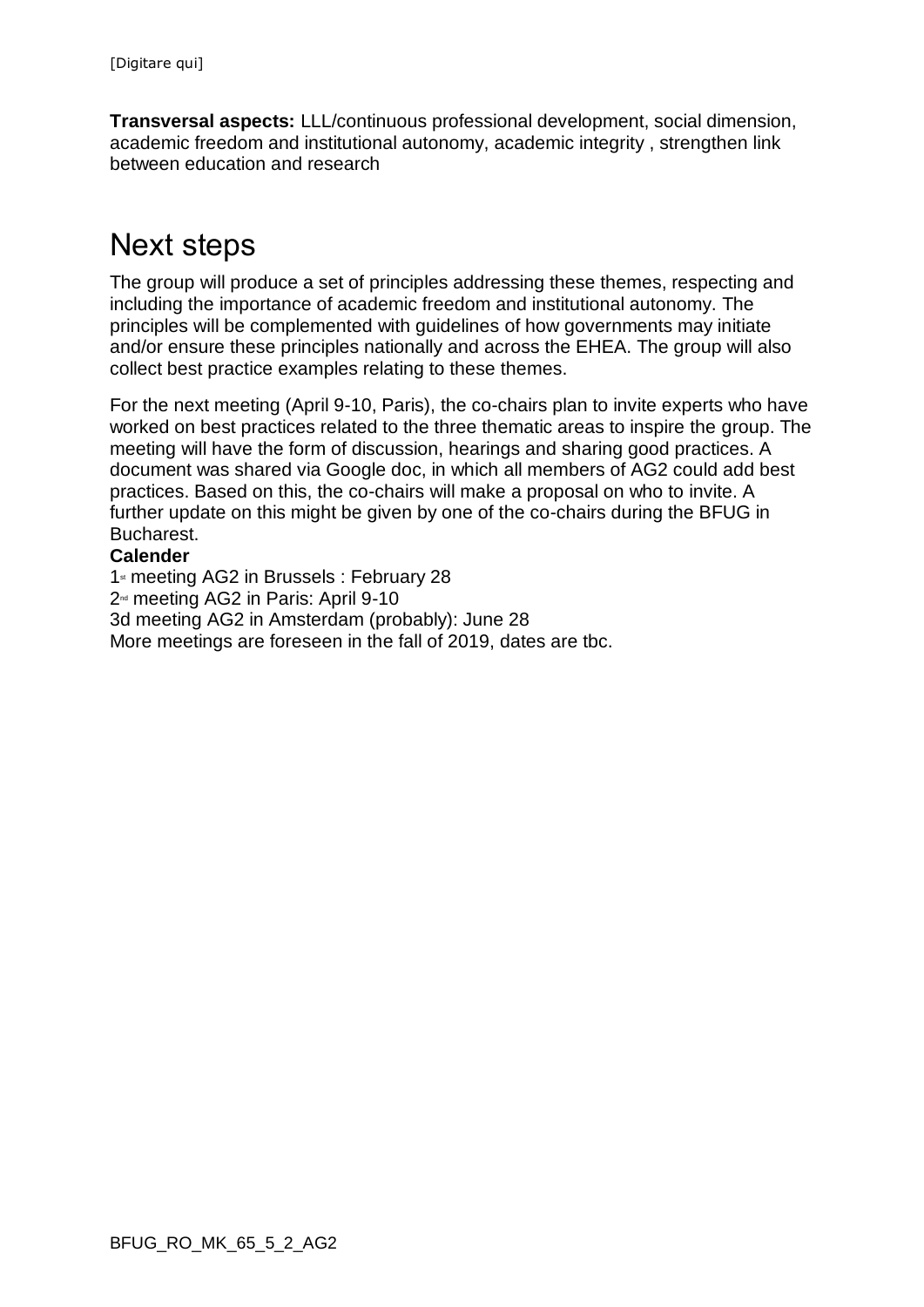# Summary of the results of the scoping questionnaire

| Thematic field and themes                                                                                      | <b>Modus</b>   |
|----------------------------------------------------------------------------------------------------------------|----------------|
| Thematic field I: Future Skills for Future Graduates - TOWARDS A<br><b>DIGITAL BOLOGNA AGENDA, beyond 2020</b> |                |
| Innovative pedagogical concepts and practices for the 21st century                                             | 3              |
| Digital transformation of teaching and learning in higher education                                            | 3              |
| Quality assurance of teaching and learning in a digital age                                                    | 3              |
| Preparing Students to become independent learners                                                              |                |
| Enabling open education, open educational resources, open educational<br>practices in higher education         | $\overline{2}$ |
| What are the future skills of the future graduates of higher education in<br>Europe?                           | $\overline{2}$ |
|                                                                                                                |                |
| <b>Thematic field II: Making Inclusive &amp; Lifelong Learning Higher</b><br><b>Education a Reality</b>        |                |
| Opening up higher education and inclusion of a diversifying higher education<br>population                     | 3              |
| Making higher lifelong learning a reality                                                                      | 3              |
|                                                                                                                |                |
| Thematic field III: Skills and competence for teachers of future higher<br>education                           |                |
| <b>Teacher Training</b>                                                                                        |                |
| Training of teachers                                                                                           | $\overline{2}$ |
| Skills/ competencies of teachers in higher education, encompassing also<br>research                            | 3              |